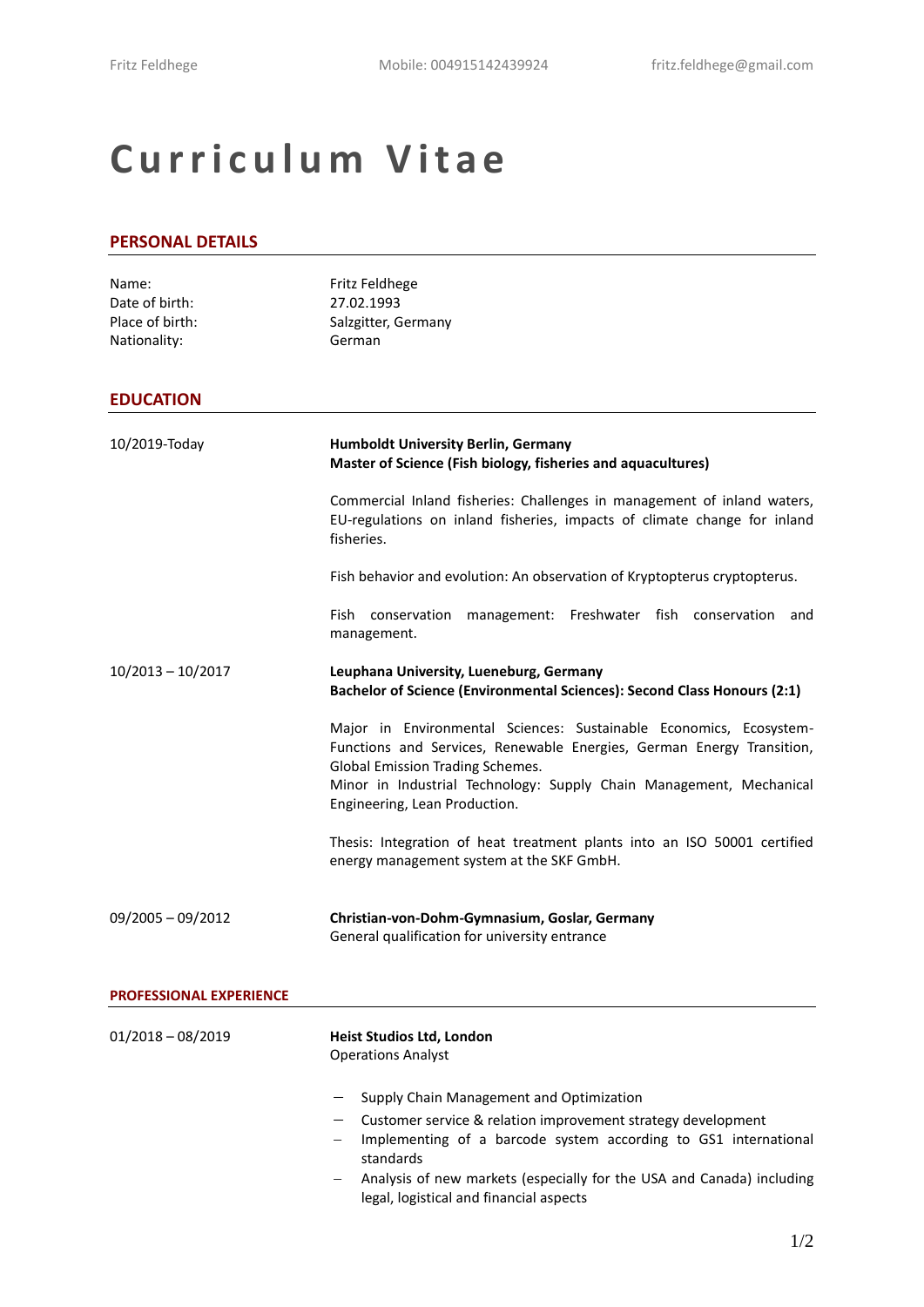| Assistance in international tax compliance projects                                                                                                                                                                                                                                                                                                                                                                                                                                                                                                                                                                                              |
|--------------------------------------------------------------------------------------------------------------------------------------------------------------------------------------------------------------------------------------------------------------------------------------------------------------------------------------------------------------------------------------------------------------------------------------------------------------------------------------------------------------------------------------------------------------------------------------------------------------------------------------------------|
| 3PL collaboration and optimization of product packaging, e.g.: weight<br>optimization                                                                                                                                                                                                                                                                                                                                                                                                                                                                                                                                                            |
| Customer survey analysis and interpretation<br>$\qquad \qquad -$                                                                                                                                                                                                                                                                                                                                                                                                                                                                                                                                                                                 |
| Sustainability strategy development                                                                                                                                                                                                                                                                                                                                                                                                                                                                                                                                                                                                              |
| Return Management System<br>$\qquad \qquad -$                                                                                                                                                                                                                                                                                                                                                                                                                                                                                                                                                                                                    |
| Recycling solutions and Life cycle assessment<br>-                                                                                                                                                                                                                                                                                                                                                                                                                                                                                                                                                                                               |
| <b>SKF GmbH Luechow, Germany</b>                                                                                                                                                                                                                                                                                                                                                                                                                                                                                                                                                                                                                 |
| Department of Industrial Engineering: Energy Management, Internship                                                                                                                                                                                                                                                                                                                                                                                                                                                                                                                                                                              |
| Ensuring compliance with ISO 50001 and energy related legislation,<br>including energy efficiency analysis and energy consumption<br>monitoring.<br>Cooperation with energy providers on the increase of transparency of<br>the SKF's plans to measure energy consumption.<br>Development of a new method of data collection of energy<br>consumption of heat treatment plants to improve level of transparency<br>including the use of energy management software such as b.data and<br>especially FlowChief.<br>Profitability analysis of lightning technology: Replacement of<br>$\qquad \qquad -$<br>conventional lamps with Led technology. |
|                                                                                                                                                                                                                                                                                                                                                                                                                                                                                                                                                                                                                                                  |

| $04/2015 - 03/2016$         | Leuphana University Lueneburg, Germany<br>Project assistant inter- and transdisciplinary research project "Renaturation"<br>of flowing waters using on the example of river Neetze".<br>Objective of this project was the renaturation of a small river near the<br>university. Structures build across the river diverted the ecosystem of<br>the river in separated sections, what caused several ecological<br>problems such as reduced fish migration.<br>Collecting relevant research data, legal compliance analysis, planning<br>structural measures for different types of fish ladders, cooperation with<br>local authorities and public or private stakeholders. |
|-----------------------------|----------------------------------------------------------------------------------------------------------------------------------------------------------------------------------------------------------------------------------------------------------------------------------------------------------------------------------------------------------------------------------------------------------------------------------------------------------------------------------------------------------------------------------------------------------------------------------------------------------------------------------------------------------------------------|
| <b>VOLUNTARY EXPERIENCE</b> |                                                                                                                                                                                                                                                                                                                                                                                                                                                                                                                                                                                                                                                                            |
|                             |                                                                                                                                                                                                                                                                                                                                                                                                                                                                                                                                                                                                                                                                            |

| $10/2012 - 03/2013$ | <b>Sunrise Tours and Safaris, Namibia</b>              |
|---------------------|--------------------------------------------------------|
|                     | Internship in tourism sector:                          |
|                     | - Customer care                                        |
|                     | $-$ Planning of guided and non-guided tours in Namibia |
|                     |                                                        |

− Farm management

## **LANGUGAGE SKILLS**

German: native speaker English: fluent, good writing skills

# **ADDITIONAL SKILLS**